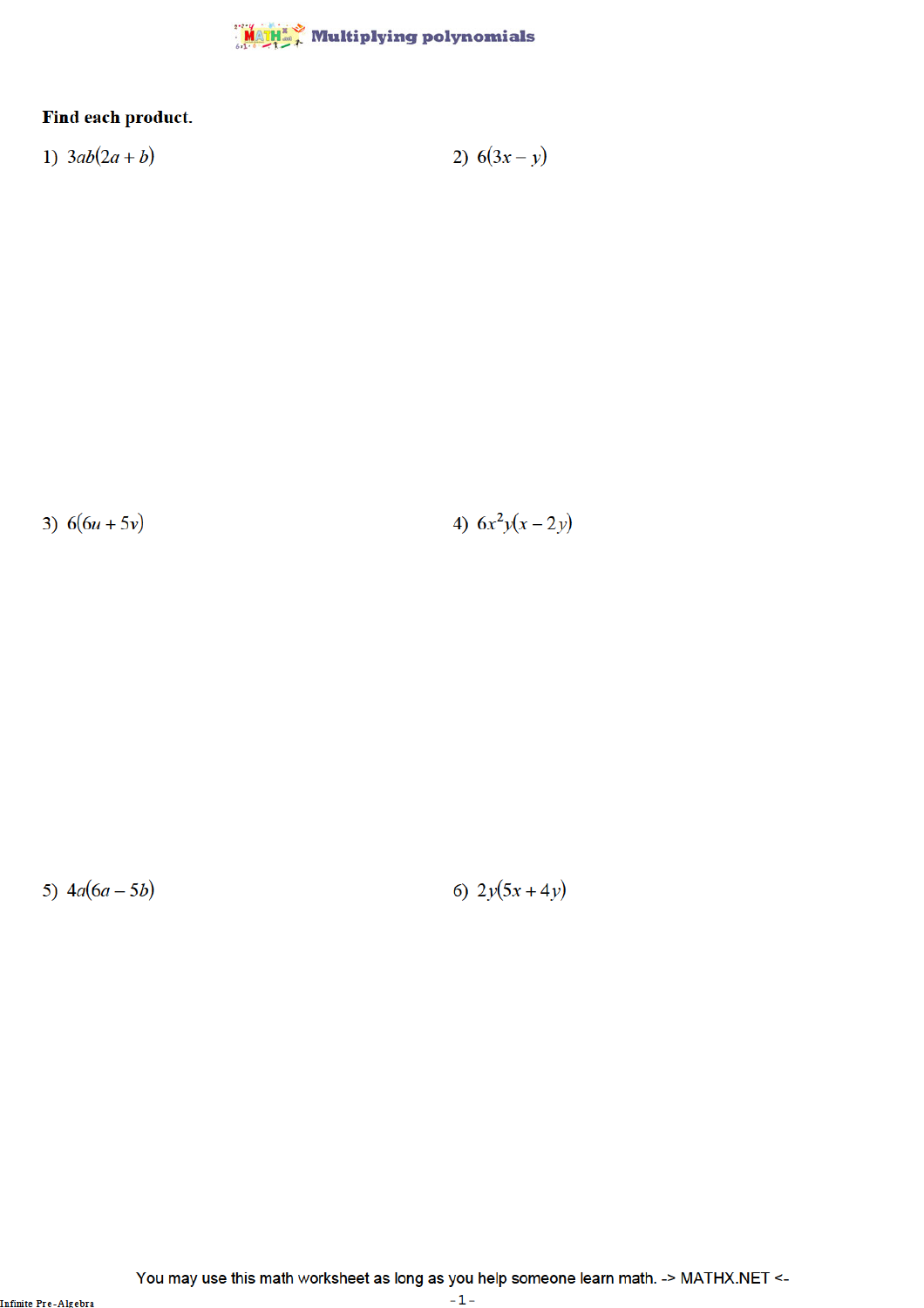7)  $5m^6(7m - 8n)$  8)  $8xy^3$ 

(7*x* − 3*y*)

9) 2(3*m* + 3*n*) 10) 4(5*x* − 6*y*)

11)  $7(5x - 7y)$ 

 $^{2}y(4x-4y)$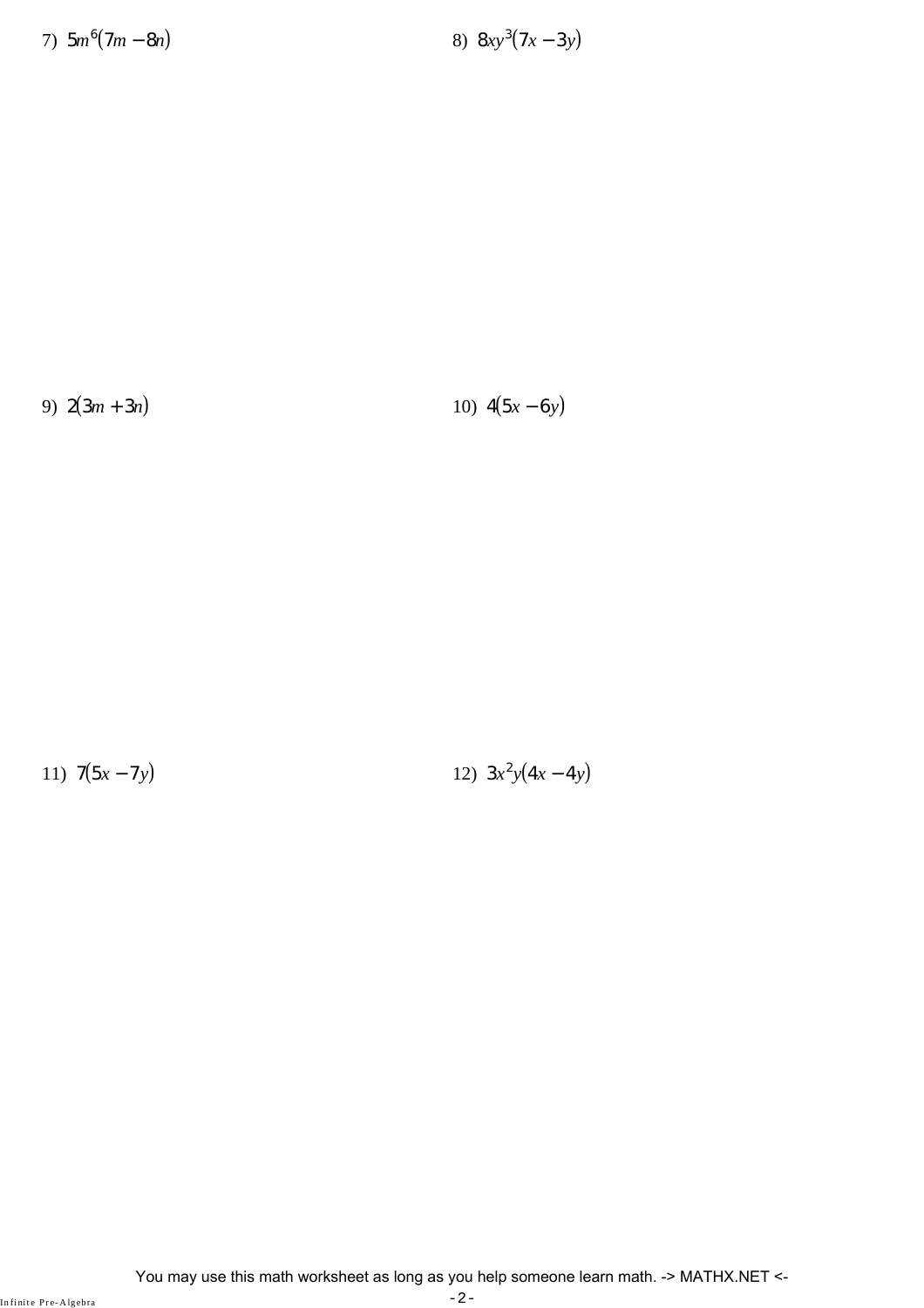13)  $3y(7x+5y)$ 

 $^{2}v^{2}(7u+8v)$ 

15)  $2x^2$ 

(*x* + 2*y*) 16)  $2(u - 8v)$ 

17)  $6(2x - 8y)$  18)  $2xy(4x - 8y)$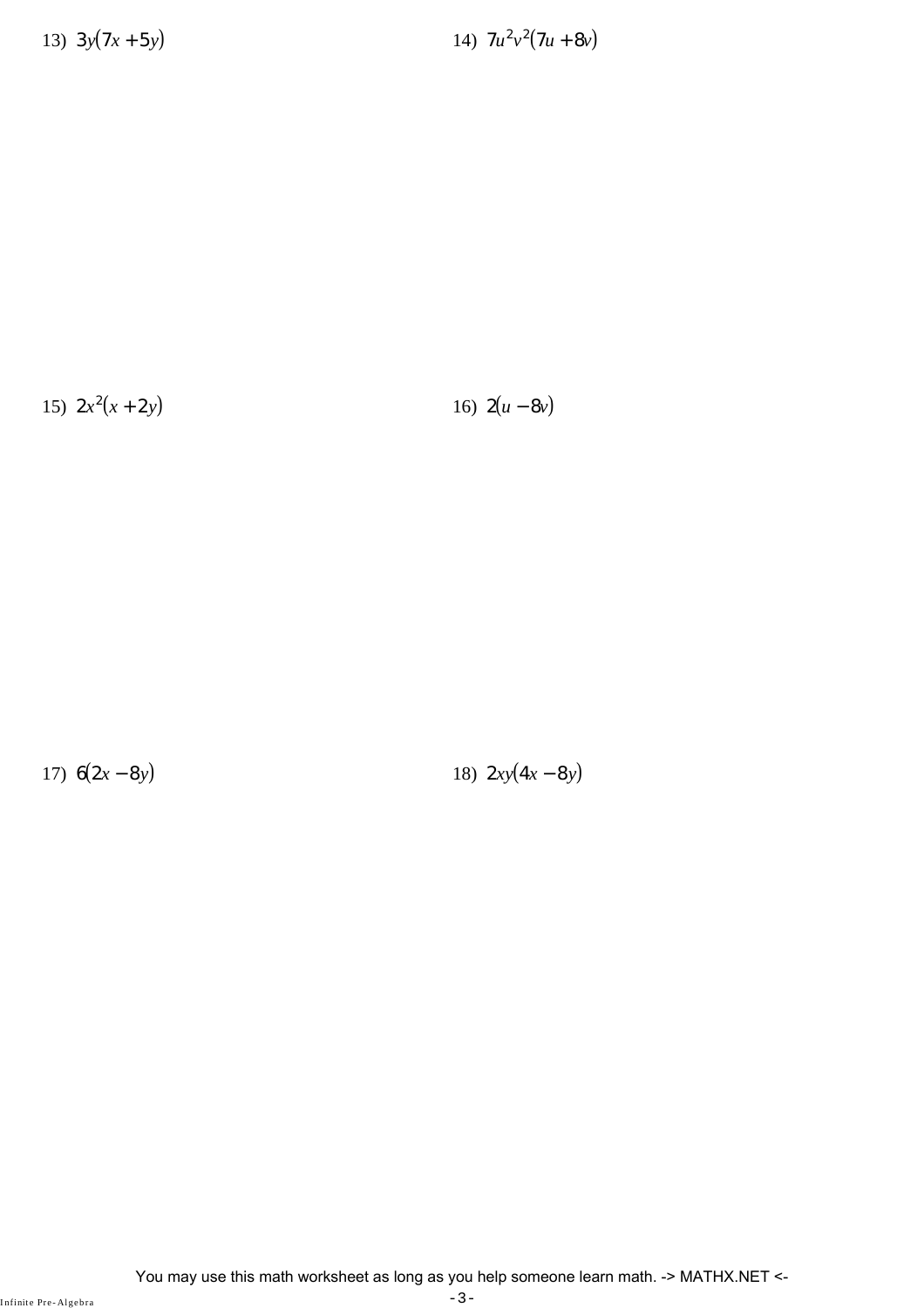21)  $7y(3x + 8y)$  22)  $2(3m + 7n)$ 

23)  $3(7x-2y)$ 

(24)  $7mn^2(6m + 7n)$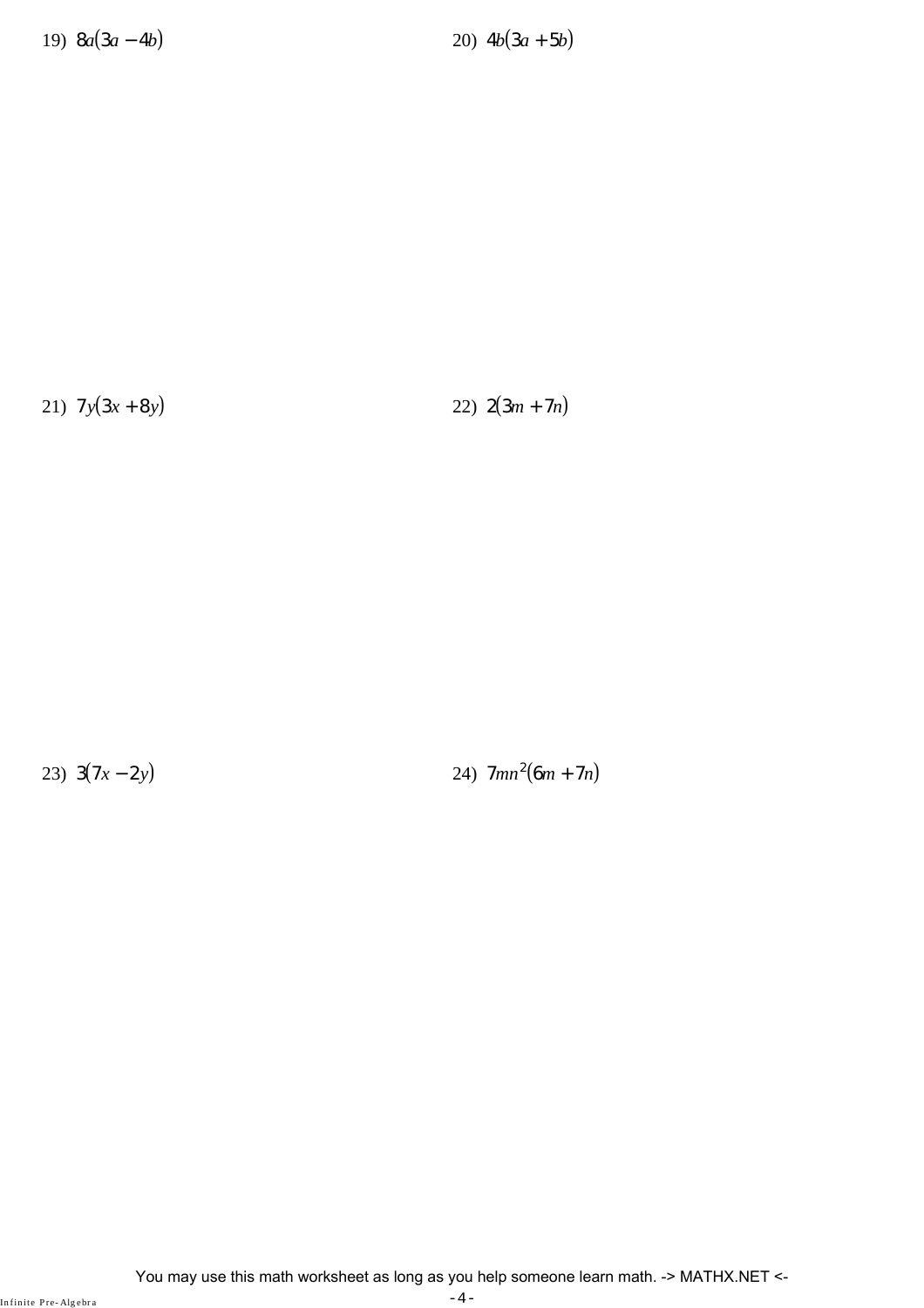27)  $6y^5(6x+6y)$  28) 8*y* 

 $2(8x+5y)$ 

29)  $2u^2(7u+2v)$  30) 5*x* 

 $^{2}y(2x+8y)$